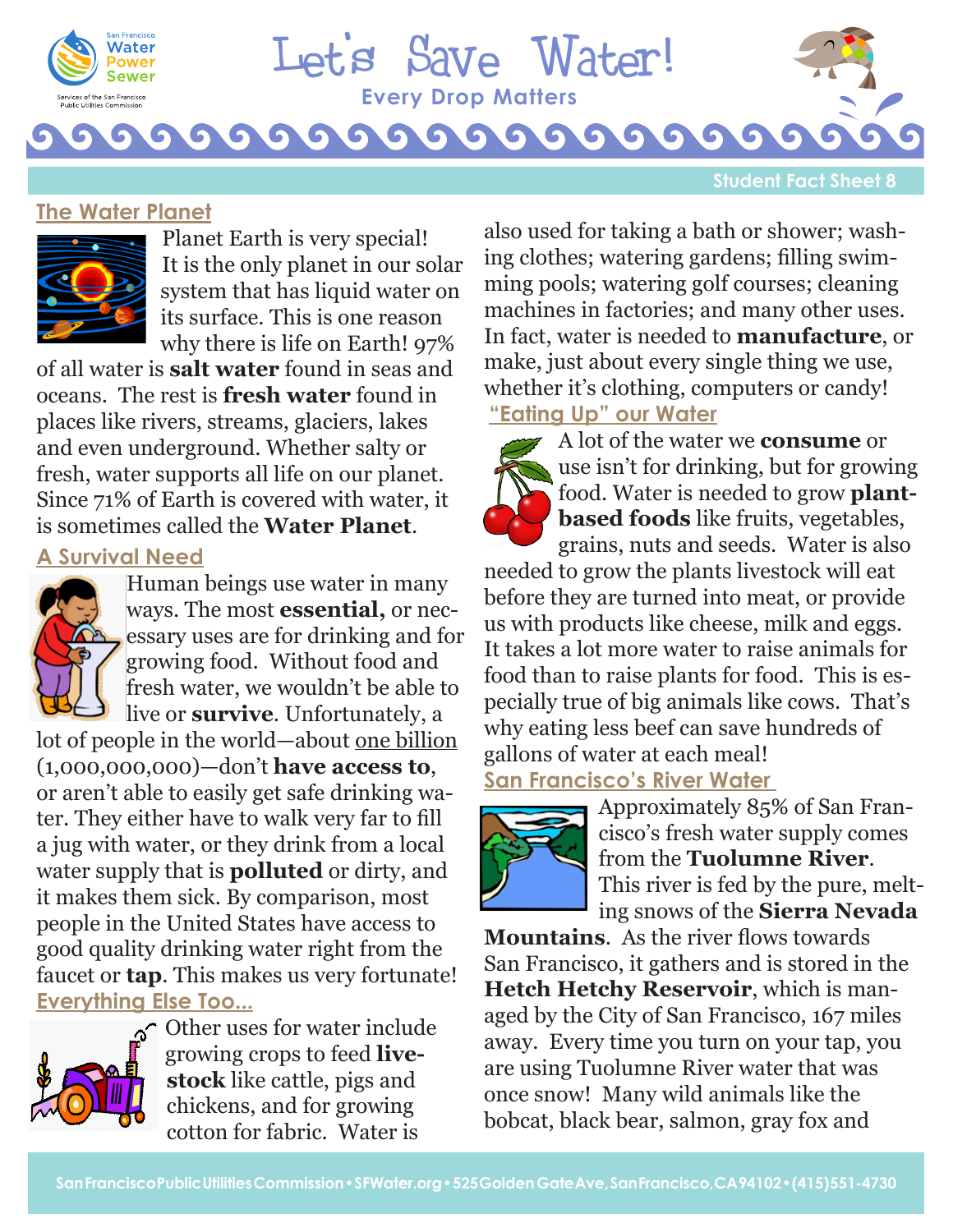#### G G G G G G G G G G  $\bullet$

 **Let's Save Water Student Fact Sheet 8** 

mountain kingsnake also depend on the Tuolumne River. They need it for their food and water supply. Whenever we save water in San Francisco, we're providing more water for these wild animals that depend on the Tuolumne River!

### **More Precious than Gold**



While it seems like we have an endless supply of water, we don't. One reason is that people are using up fresh water faster than it is being **replenished**, or refilled by natural cycles of

rain and snow. This **overuse** of water means we could run out of fresh water in certain parts of the world, including areas in the United States. Not only that, but California is a dry state. That means our state naturally goes through long periods of time when enough rain does not fall. This is called a **drought.** Since California tends to have droughts from time to time, we must do everything we can to **conserve**, or save our fresh water supply. Can you imagine not having enough water to use in your daily life?

### **Let's be Water Wise!**



We all have the power to save water. Teach your family that saving water is good for people, plants, and animals, and also saves money on the water bill! Lead by example. Each drop you

save adds up to a river!

**1. Turn off the faucet.** Water is precious! Don't let it run! Turn off the tap when washing hands, brushing teeth or doing dishes.



# **2. Take a shorter shower.**



Compete with friends to see who can take the shortest shower. (Hint: Turn off the shower when shampooing your hair. Turn it on to rinse.) Each minute you shorten your shower can save up to 5 gallons of water!

**3. Wash full loads.** Be sure the washing machine is full before using. And ask yourself if an item can be worn one more time before being washed. d (T **4. Fix leaky plumbing.** Small

drips add up to wasted water and money! Ask your family to fix leaky faucets and toilets, and install water-efficient plumbing fixtures.



**5. Sweep, don't hose.** Clean outdoor areas like the sidewalk and  $\Omega$  driveway by sweeping with a broom, not washing down with the hose. **6. Don't let the hose run.** When

watering plants or washing the car, use a spray nozzle that lets you control the water flow when you need it.

# **7. Make better food choices.**

Since raising cows for meat uses so much water, try to eat less beef when you have the choice, like at a restaurant.



**8. Don't use the toilet as a trashcan.**  Toilets are only meant for human waste and toilet paper. Never flush trash down

the toilet,including baby wipes. These will clog the pipes and cause problems at the Water Pollution Control Plant. It's also wasteful because each



flush can use 2 or more gallons of water!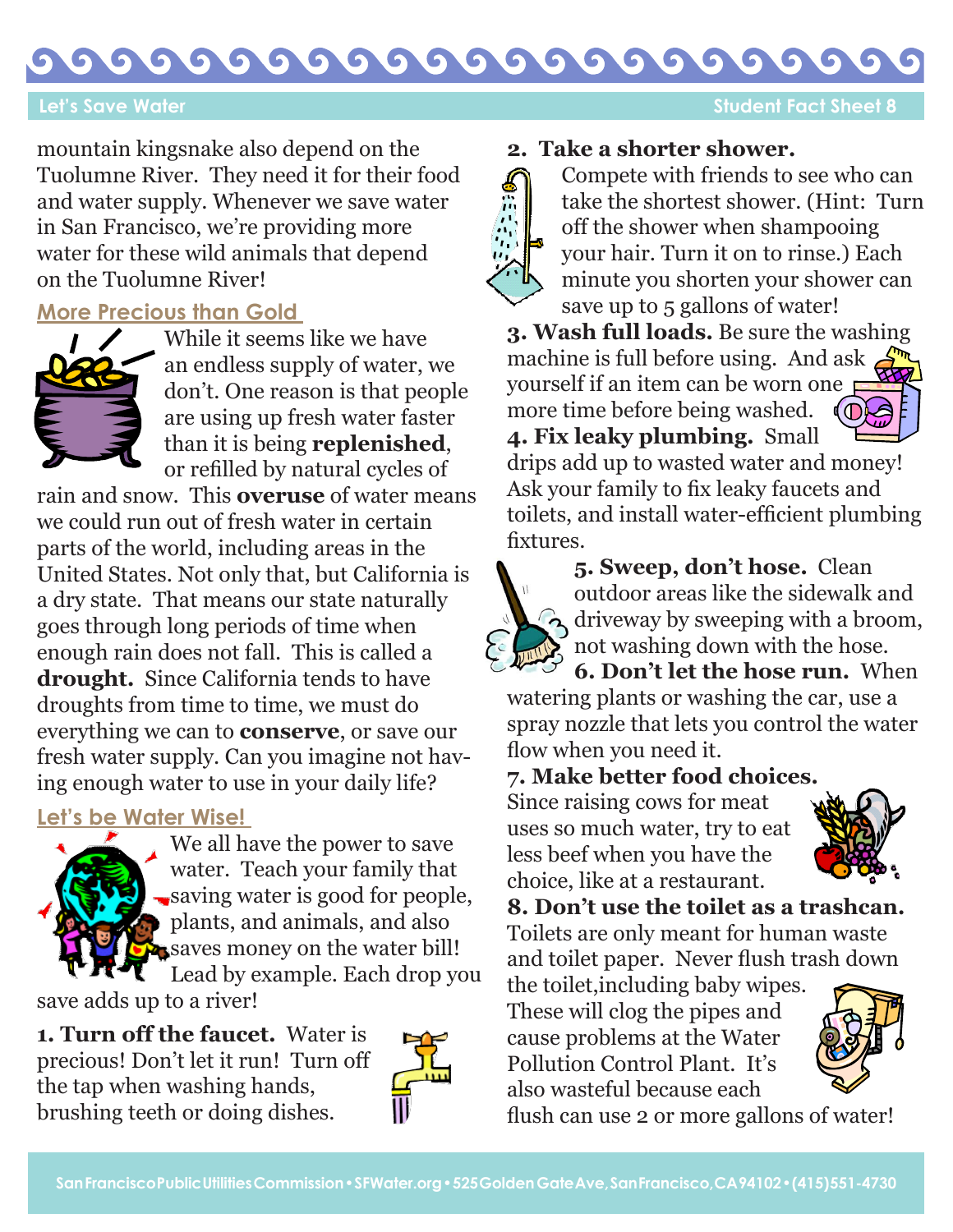

**Student Comprehension Questions**

1. About one billion people in the world do not have access to safe drinking water. What does this mean?

2. Besides drinking and cooking, name five other uses for fresh water:

3. What percentage of San Francisco's water supply comes from the Tuolumne River?

4. Name five wild animals that also depend on the Tuolumne River for their water supply:

5. Why is it important to conserve water in California?

6. What are three ways to conserve water?

7. What do you think is the easiest way to conserve water? Why?